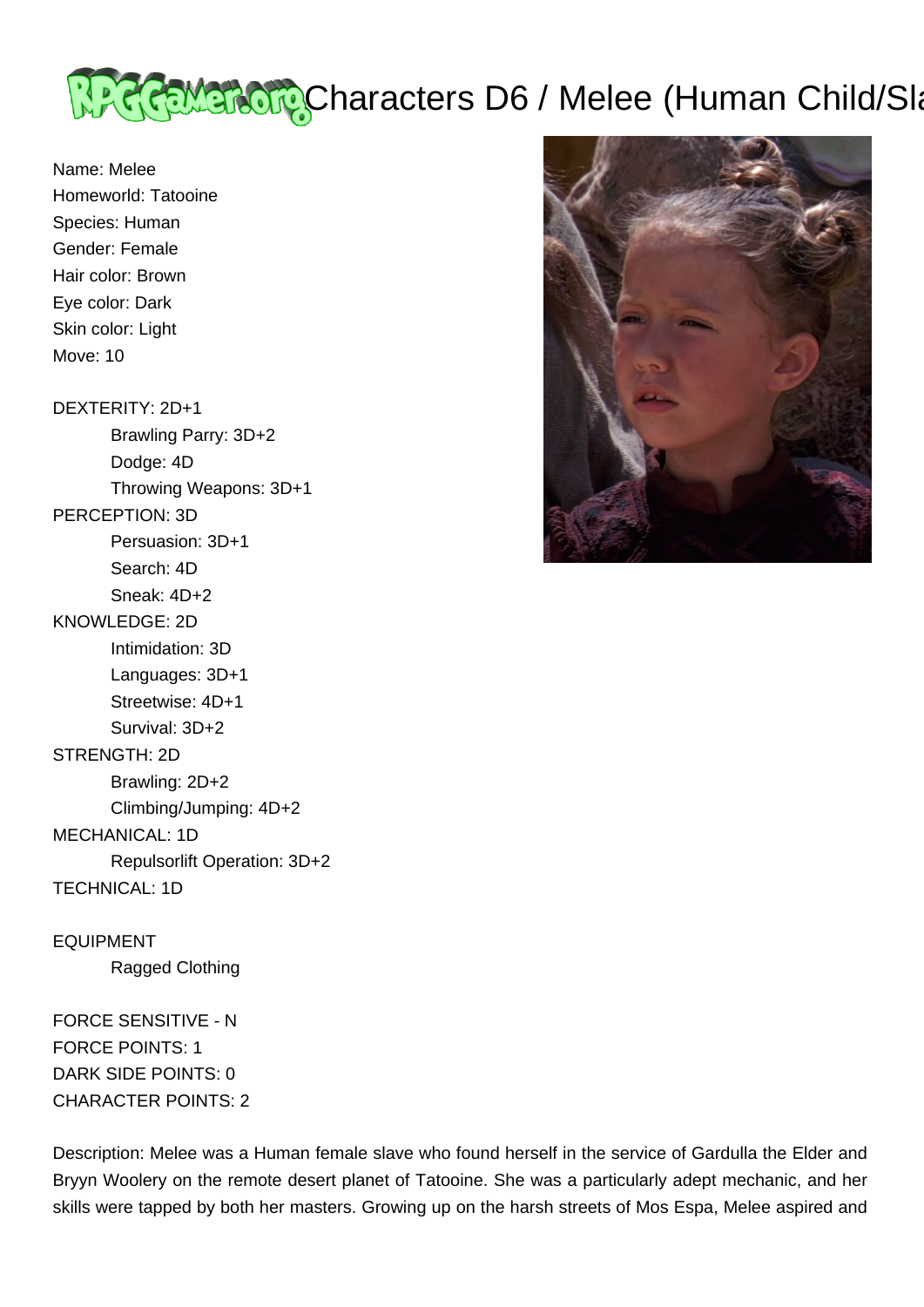clamored for a life of freedom, but she covered her feelings with a tough and cruel demeanor. Teaming up with Seek, another young slave, she became one of the resident bullies of Slave Quarters Row, crushing the hopes of other slaves with stinging remarks. At an early age, she found herself attracted to fellow slave Anakin Skywalker, but she kept her feelings hidden and was devastated when he was later freed.

When Gardulla was fed to her own canyon krayt dragon, Melee fell into the hands of Woolery, a machinery merchant. Though Skywalker had left Tatooine, Melee still visited his mother, Shmi. She and her droid, C-3PO, taught Melee to read and write. Woolery eventually moved to the more lucrative city of Mos Eisley, where business was strong enough to allow her to free Melee. Melee remained in Woolery's employ, however, putting her mechanical skills to good use.

## **Biography**

As far as Melee could remember, she had been a slave. Early in her life, she was sold to the Hutt Gardulla the Elder, who initially assigned Melee various cleaning duties. The Hutt, however, soon realized that Melee's small hands would be better served in maintenance and put her to more suitable work. In time, Melee became an adept mechanic, viewing the tasks as nothing more than children's puzzles. She became familiar with the workings of podracers as well during her work.

Living at Slave Quarters Row, Melee had bright hopes for the future, but she played her aspirations down in favor of a tough and gritty demeanor. She teamed up with the local bully and fellow slave, Seek, and began berating other slaves for their lofty hopes and dreams. The pair would mercilessly tease the other children, among them Anakin Skywalker. Skywalker was secretly building a podracer, which drew fire from Seek and, apparently, Melee. However, she secretly harbored an affection for Skywalker, which she chose to cover with disdainful comments.

On the eve of the Boonta Eve Classic podrace in 32 BBY, in which Skywalker would be competing, Melee joined Seek and several friends to inspect his self-built racer. However, she eschewed helping him in favor of playing ball with Seek. When the day of the race came, she sneaked away from Seek's presence and entered the Mos Espa Grand Arena grandstand to watch the race. She was elated when Skywalker finished first, but she was soon met with the news that a tall outlander had spirited him away to a better life. Though she was bitterly disappointed, Melee found solace in the fact that he had been freed and was moving onto better things. Seek, however, thought that fortune would not smile on the Mos Espa slaves twice.

## In the service of Bryyn Woolery

When Gardulla was later fed to her own canyon krayt dragon by the bounty hunter Jango Fett in 32 BBY, Melee fell into the service of merchant Bryyn Woolery. She also visited Anakin's mother, Shmi Skywalker, from time to time, who taught her to read and write with the help of the protocol droid C-3PO. Melee continued to reside in the Slave Quarters until Woolery moved to the larger spaceport city Mos Eisley in pursuit of more lucrative fare. As a result, Melee fell out of touch with the elder Skywalker. In Mos Eisley, Woolery turned enough of a profit to free Melee, but the young woman decided to stay in her former master's employ as an errand girl.